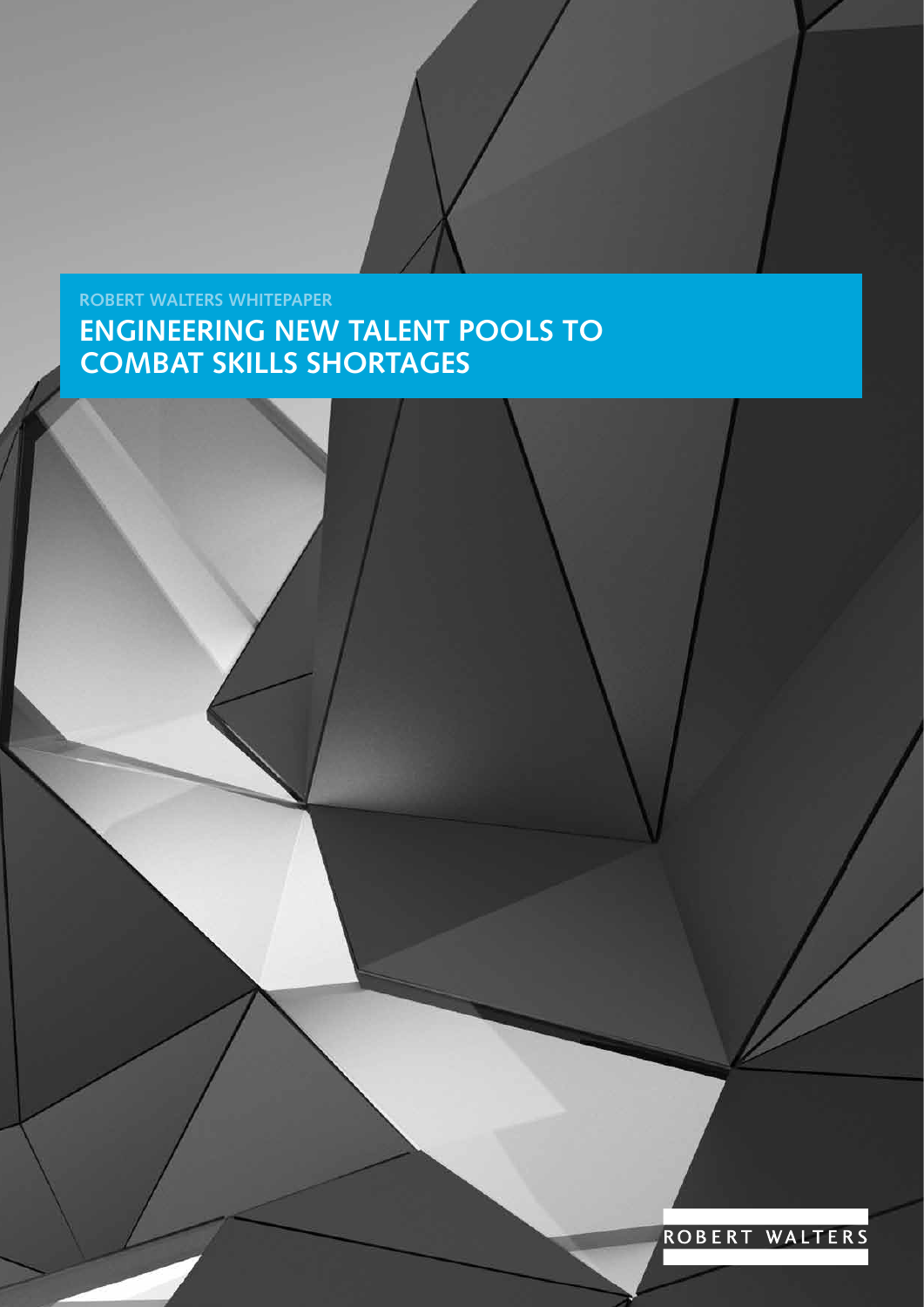# **INTRODUCTION: ENGINEERING NEW TALENT POOLS TO COMBAT SKILLS SHORTAGES**

As the UK economy continues on the road to recovery, businesses are in a position to capitalise on new opportunities for growth. However, this same recovery has created a new challenge for employers to overcome; how to recruit and retain high quality professionals in a market where candidates are in high demand.

As businesses seek to grow, demand for professionals is high, and many employers are finding traditional talent pools are unable to provide a sufficient supply to meet requirements.

Adapting to this changing landscape is essential if businesses are to thrive and make the most of the positive market conditions. This means exploring new talent pools.

Attracting professionals from overseas, recruiting people returning to the workforce after a career break, finding workers with transferable skills, upskilling current employees and cultivating a 'passive talent pool' are all strategies employers can adopt to ensure that they are able to fill essential roles with top quality candidates.

This whitepaper, based on a survey of over 600 employers and working professionals, explores these strategies using a combination of insights from employers and candidates to determine how best to attract high quality professionals from a diverse range of talent pools.

## **CONTENTS**

#### **03** Overview

- **05** How current talent pools are failing
- **06** Utilising internships or graduate schemes
- **07** Attracting international candidates
- **09** Engaging professionals returning to the workforce
- **10** Growing talent within your business
- **13** Developing a passive talent pool
- **14** Broadening your recruitment criteria
- **15** New recruitment strategies
- **17** Key findings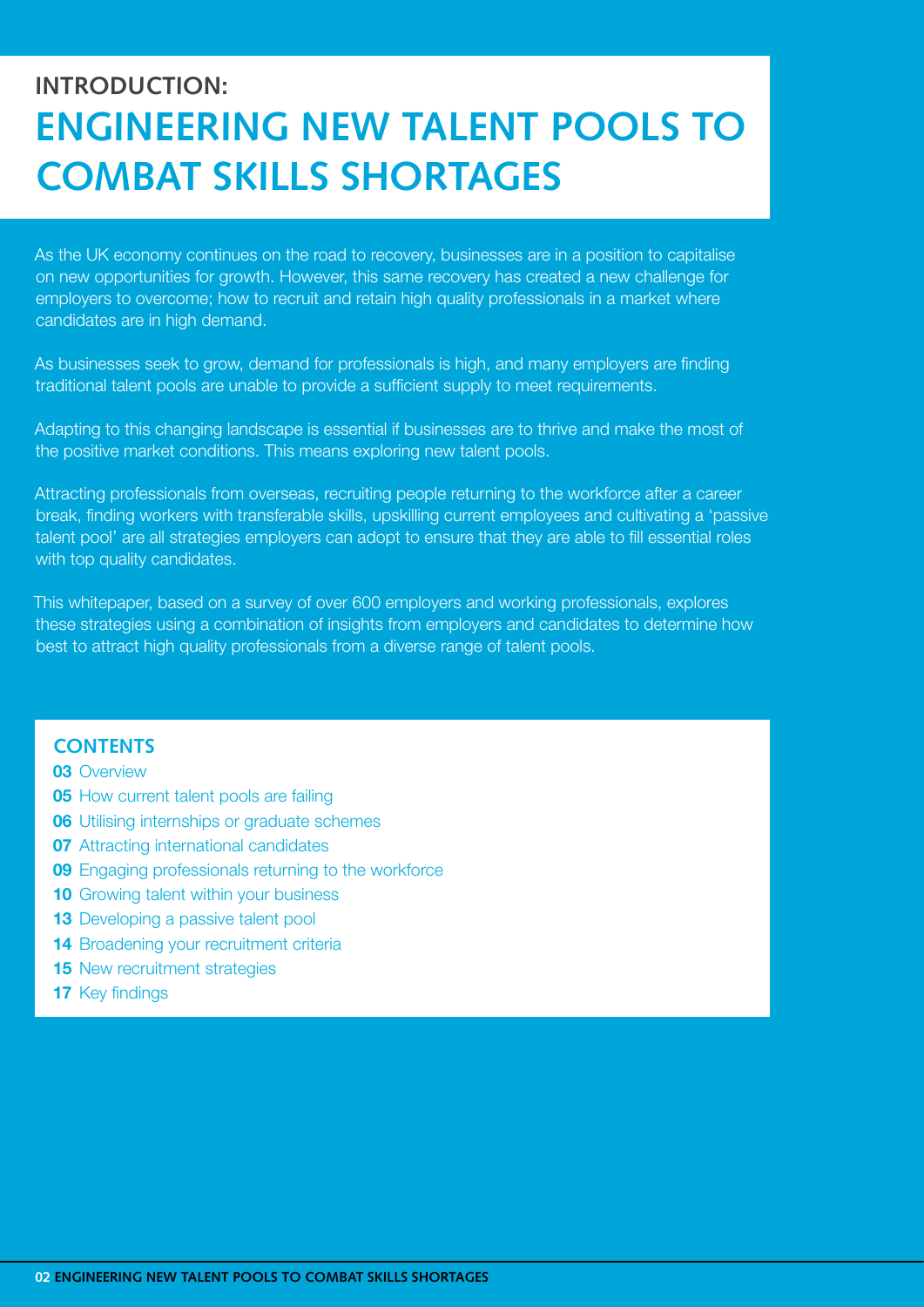# **OVERVIEW**





#### **Professionals returning to the workforce**



34% of professionals consider and the substitutionly 8% of employers and the state of the state and the state and the state and the state and the state and the state and the state and the state and the state and the state returnships beneficial...



currently offer them

**Aa**

53% of professionals find employee reviews important when deciding to apply for

#### **Channels to reach passive jobseekers**

We asked: would you be open to the following job approaches, even if not actively looking for a new job?





of professionals would consider working abroad

**International talent How do professionals find career opportunities overseas?**





**HEADHUNTERS**

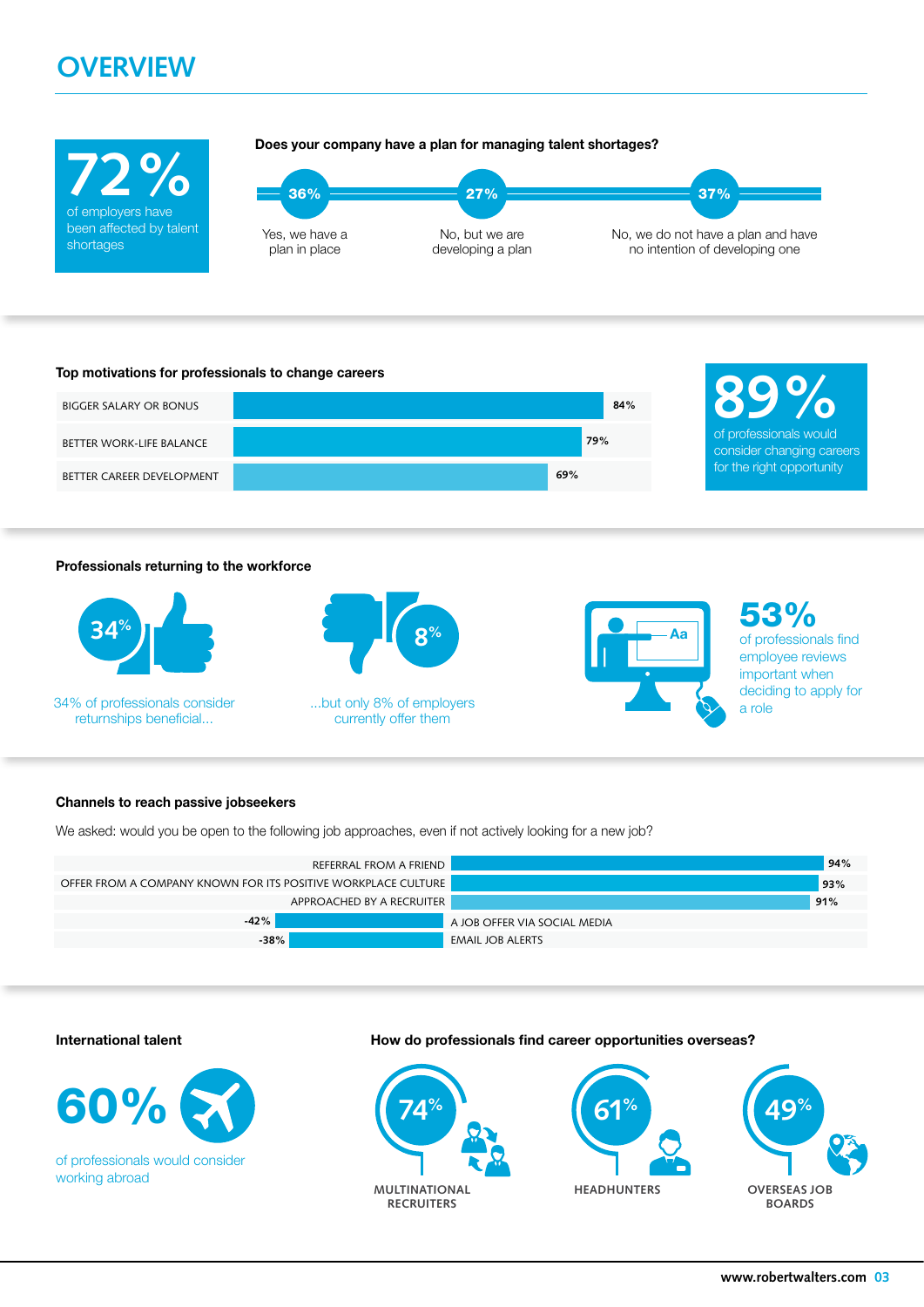# **94%**

**TILL** 

of professionals are open to a job approach even when not actively looking

# **59%**

of employers do not have a strategy in place to reach 'passive' jobseekers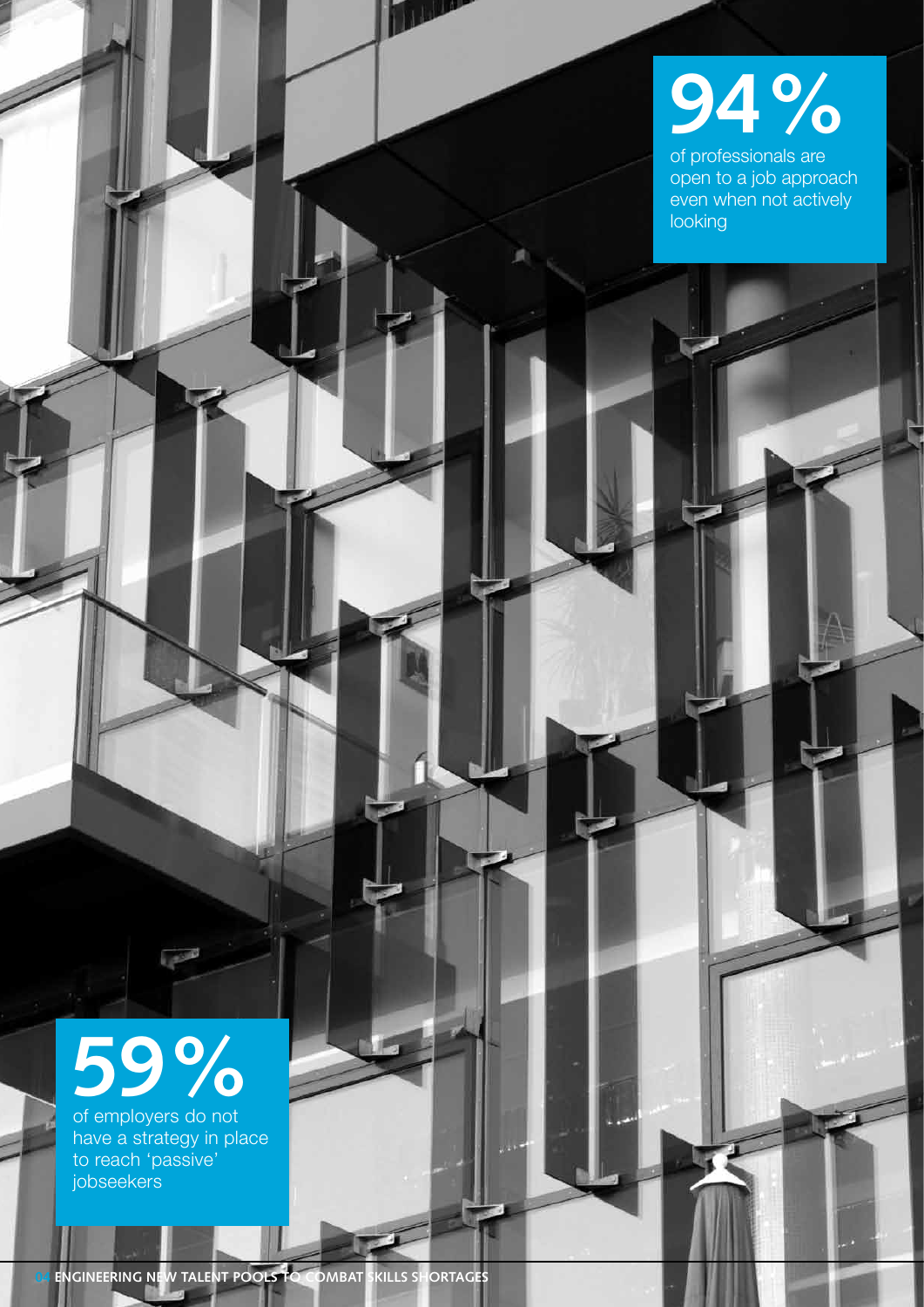# **HOW CURRENT TALENT POOLS ARE FAILING**

As skills shortages grow more acute, employers must consider the limitations of current sources of talent. It is necessary to identify new channels to secure the skills they need for their business, today and in the future.

## **A SHALLOW TALENT POOL**

72% of employers we surveyed have been affected by talent shortages. Despite this many still resist broadening their approach, adhering to narrow criteria during recruitment.

Even in the face of significant talent shortages, 40% of employers were unlikely to hire those who do not meet the exact requirements of the role and two thirds do not have a plan in place to address talent shortages.

## **CHANGING WORKFORCE PATTERNS**

34% of professionals we surveyed had taken a break from their career (for example to travel, start a family or pursue a personal passion) and yet only 13% of employers have a strategy for attracting people returning to the workforce. Employers frequently only consider people actively seeking work to be part of the talent pool, yet 94% of professionals we surveyed would be open to a job offer even while not actively looking, providing they were approached in the right way.

## **The passive jobseeker**

**94% 41%**  $\bigcirc$   $\bigcirc$   $\bigcirc$ 

94% of professionals would be open to a job opportunity **even if not actively looking for a new job...**

...but only 41% of employers have a plan in place to attract passive jobseekers

To truly address talent shortages and expand their talent pool, employers must take a broad approach. This means recognising that there are a number of different, largely untapped pools of skilled workers, and employers must develop strategies that address the different motivations and priorities of these groups.



### **Colin Loth**

Managing Director at Robert Walters

"During the downturn employers were frequently able to 'pick and choose' their ideal candidate from established sources. As hiring levels picked up, and skills shortages became more acute, the balance of demand began to favour candidates. In today's competitive market employers can still secure top talent, however they need to broaden their approach and ensure they are opening up new recruitment channels."

of employers have been affected by talent shortages **72%**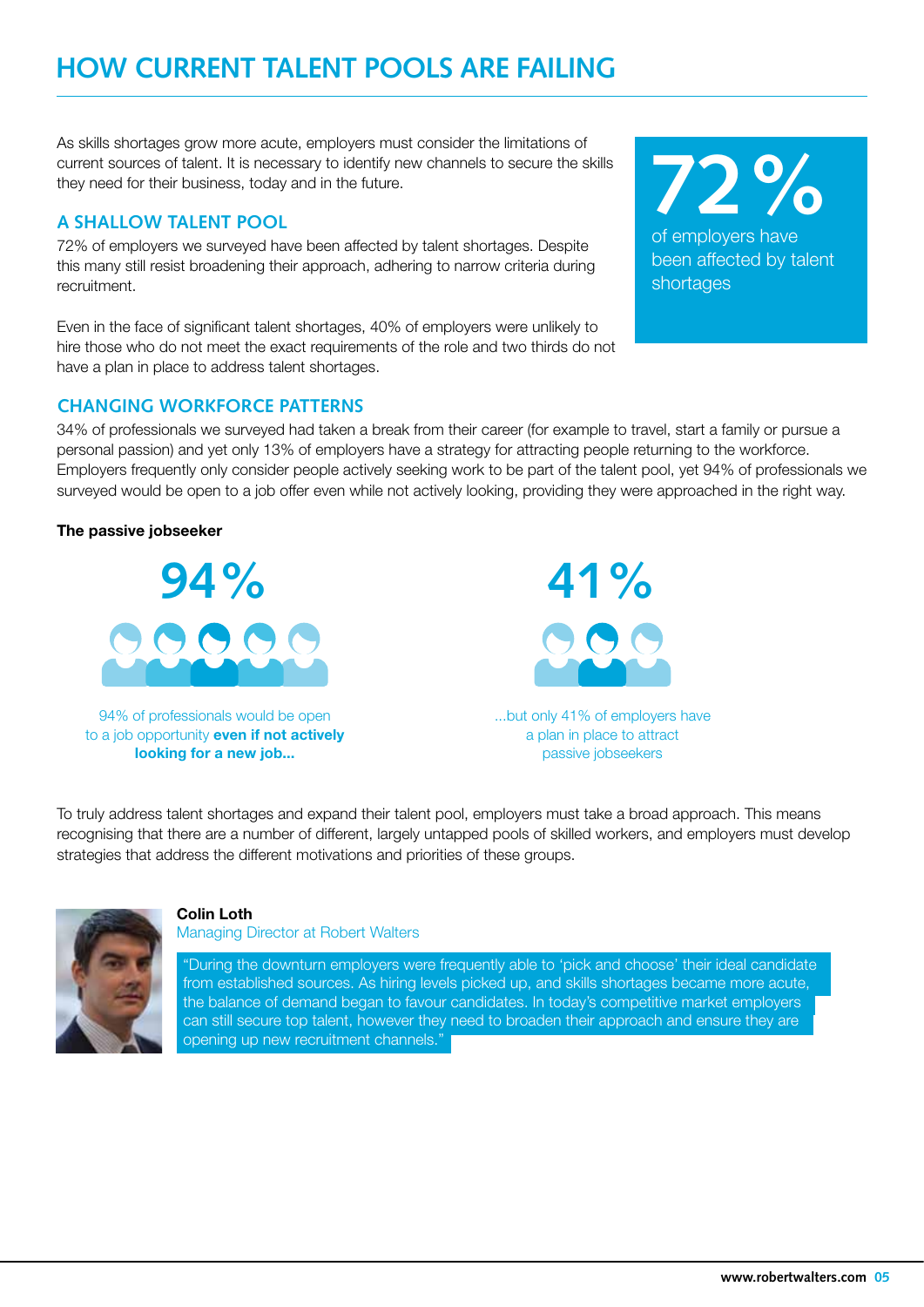# **UTILISING INTERNSHIPS OR GRADUATE SCHEMES**

During the recession, many graduates took work outside their area of interest, with 31% of Millennial professionals (those aged 18-34) taking work in a sector they did not want to work in, effectively 'pausing' their career.

Internships and graduate schemes can help safeguard against talent shortages among junior professionals. These initiatives help employers to establish relationships with future candidates while also equipping them with valuable skills. But despite this, 35% of employers do not operate graduate schemes or internships.

While candidates primarily see internships as a means to develop their CV, they are also regarded by over 50% of professionals as a potential route to securing a role with an employer, either at the end of the programme or at some point later in their career.

### **Top three reasons why employers use interns**

**Top three reasons why professionals take internships**





To ensure a steady stream of talent



64%

Building relationships with a candidate who may return to the company later in their career





68% To improve their CV



# 55%

Building a relationship with an employer they may return to later in their career

54%

As an extended job interview (where good performance will lead to a job offer)



**Andrew Setchell**

Director at Robert Walters

"Creating a network of future talent is essential for employers looking to avoid talent shortages. As professionals frequently change employers, establishing relationships with workers early in their careers has the potential to yield valuable rewards in the future."

the recession

of Millennials took work in a sector they did not want to work in during

**31%**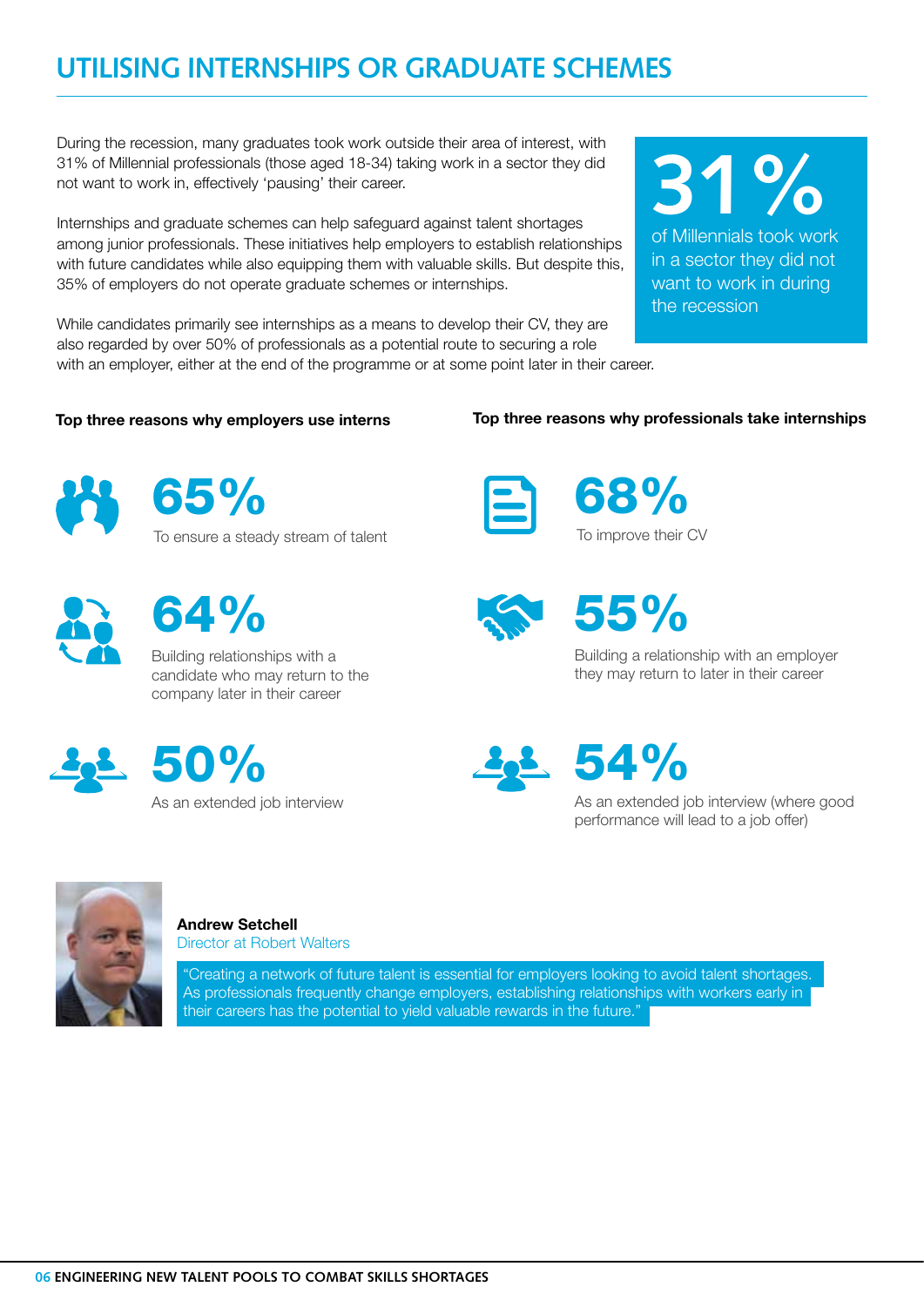# **ATTRACTING INTERNATIONAL CANDIDATES**

Sourcing candidates from overseas can be an effective strategy to combat skills shortages as well as helping to build a team with a broad range of perspectives and experience. International mobility is also popular with professionals, with 60% willing to consider working abroad.

Recruiting candidates from overseas can pose unique challenges, and employers must adjust their strategies accordingly. Less than half of employers use multinational recruiters to source candidates from abroad, despite 74% of jobseekers regarding multinational recruiters as an effective means of seeking work overseas.

#### **Where do professionals find career opportunities overseas?**



Employers looking to attract international candidates may be able to set themselves apart from other firms by offering relatively low cost forms of support that jobseekers nevertheless highly value.

## **LOW COST STRATEGIES**

While just 28% of employers offered sponsored language lessons to staff transferring internationally, 85% of professionals said that they would consider this important. Similarly, less than half of employers offered staff practical assistance with personal administrative tasks when they transferred (such as setting up a new bank account or getting a mobile phone contract) while more than 88% of candidates regarded this as a priority.



#### **Chad Lawson**

Associate Director at Robert Walters

"Engaging candidates from overseas can be challenging, and the attendant costs of establishing your brand identity abroad may outweigh the benefits of acquiring international candidates, particularly if domestic talent pools can largely supply your needs. By working with a multinational recruiter, employers can take advantage of established networks and expertise to source the candidates they need when local talent pools are unable to meet the demands of a role."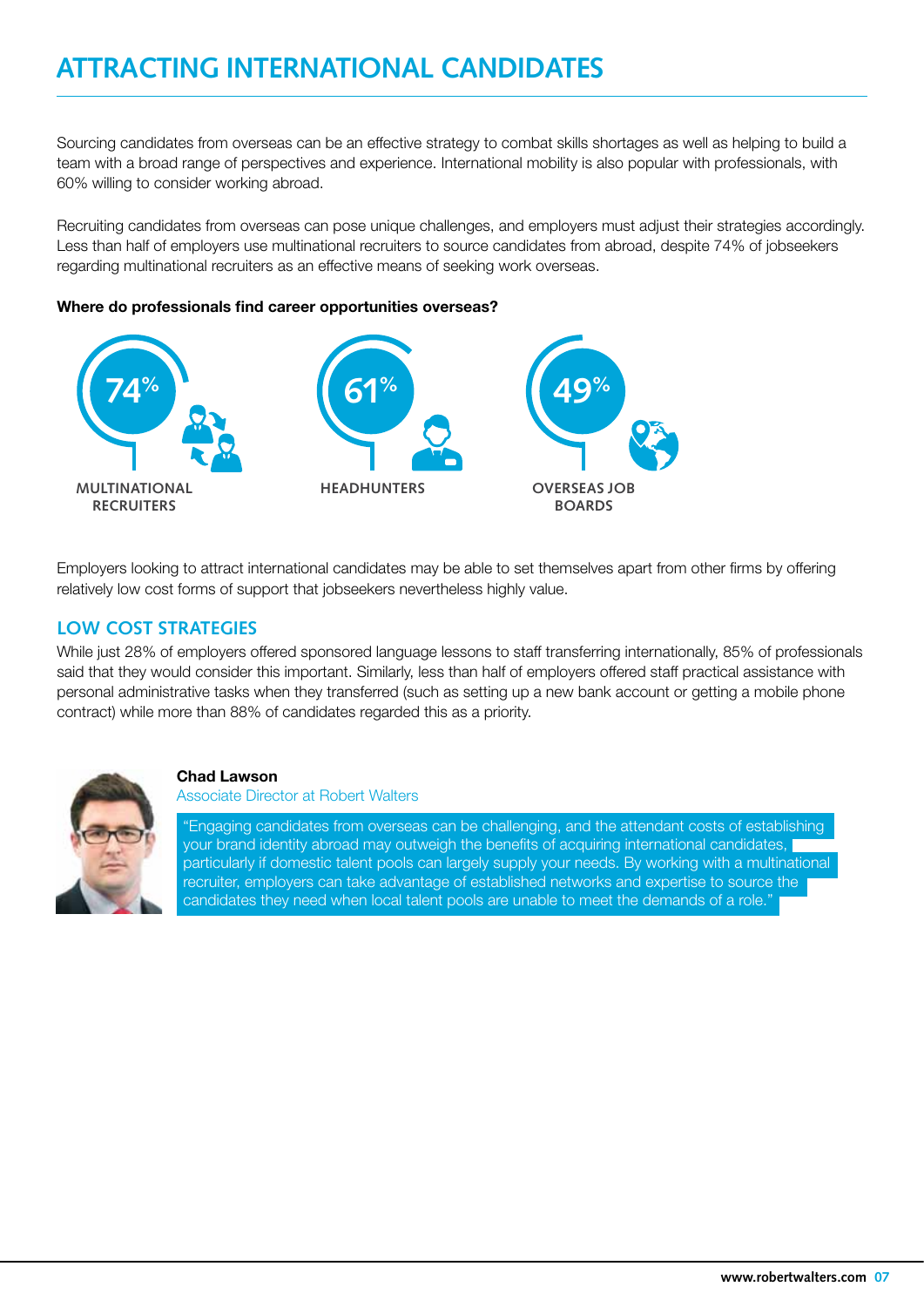

of professionals value information about company culture and values when applying for a job

# **34%**

of professionals have taken a career break and returned to the workforce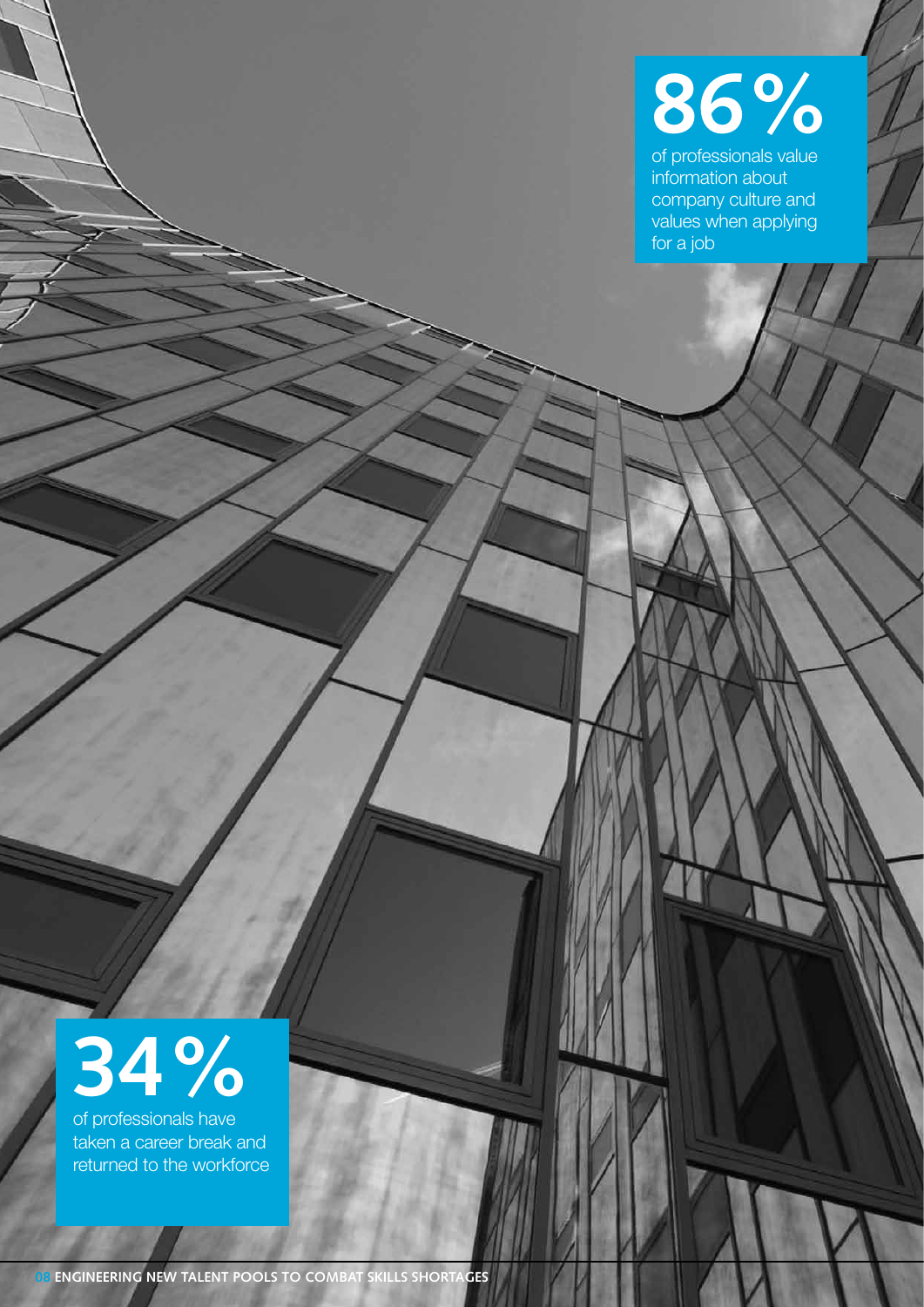# **ENGAGING PROFESSIONALS RETURNING TO THE WORKFORCE**

As career breaks become increasingly common, employers have the potential to access a wealth of talent among professionals who are ready to return to the workforce. However, just 13% of employers have a strategy in place to attract professionals from this group.

Interestingly, 74% of employers offer part-time hours to attract people returning to the workforce, but only 41% of professionals consider this important.

Flexible working hours on the other hand are considered important by both employers and employees (72% and 79% respectively), and may be a more effective talent acquisition strategy.

#### **Returning to the workforce: What employers offer and what professionals want**



#### **RETURNSHIPS**

Some employers have begun to offer 'returnships', similar in structure to internships but targeting established professionals who are looking to return to the workforce.

While fewer than one in ten employers offer these programmes, over a third of workers surveyed said that they would consider a 'returnship' programme important when returning to work.

#### **RETIRED WORKERS**

As a significant portion of the workforce approaches retirement, employers can look to retired professionals to help deal with skills gaps. While 88% of workers said they would be interested in working after retirement, just 32% of employers have a strategy for recruiting retired professionals.



#### **Habiba Khatoon**

Associate Director at Robert Walters

"With a significant portion of the workforce set to retire in the near future, employers may be facing a skills shortage at senior levels, which internal promotion may not be able to compensate for. For this reason retired professionals who can offer support on an interim basis, to pass their skills on to less experienced employees, are likely to become a valuable resource.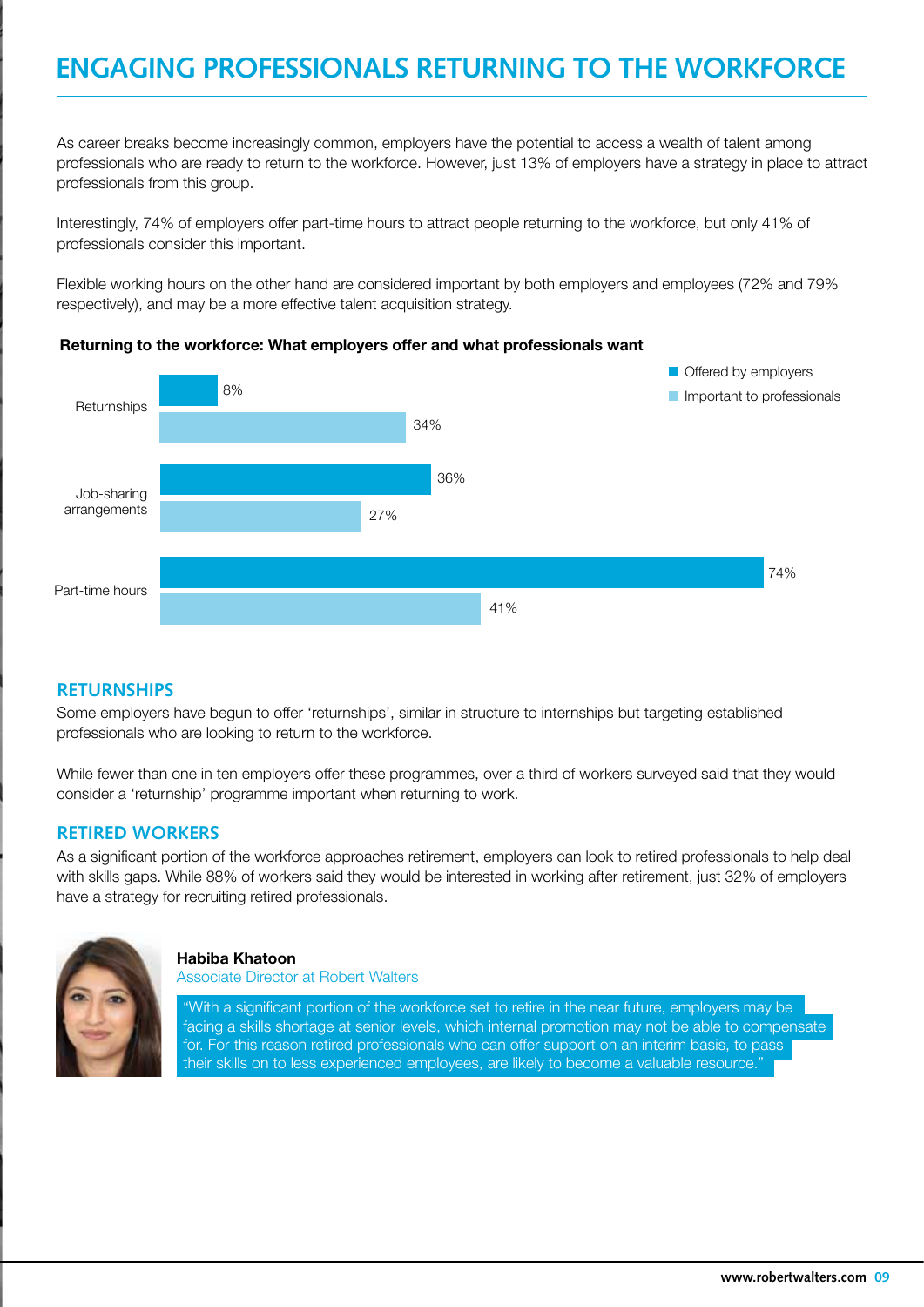# **GROWING TALENT WITHIN YOUR BUSINESS**

Developing talent in-house by up-skilling current employees is effective in helping employers avoid skills shortages as well as keeping employees engaged and satisfied by offering them opportunities for professional development.

### **KNOWLEDGE SHARING**

Employers should not underestimate the value of encouraging workers to shadow one another in order to gain transferable skills and to develop a deeper understanding of different functions within the business. In addition to providing a solid foundation for staff looking to take on more formal qualifications this strategy is a low cost way to achieve greater cohesion within the business.

Giving staff the opportunity to study is particularly critical to targeting skills shortages in industries where professional qualifications are necessary for certain job functions, such as accountancy.



**Marcus Blackburn**  Associate Director at Robert Walters

"Particularly among younger workers, the opportunity for career development is an important factor in attracting professionals to a new role. Even among employers who are prepared to invest in staff, it is still important to consider new strategies for up-skilling workers. Allowing them to learn from one another may be the most effective way to achieve this."

#### **Most popular up-skilling strategies for professionals**

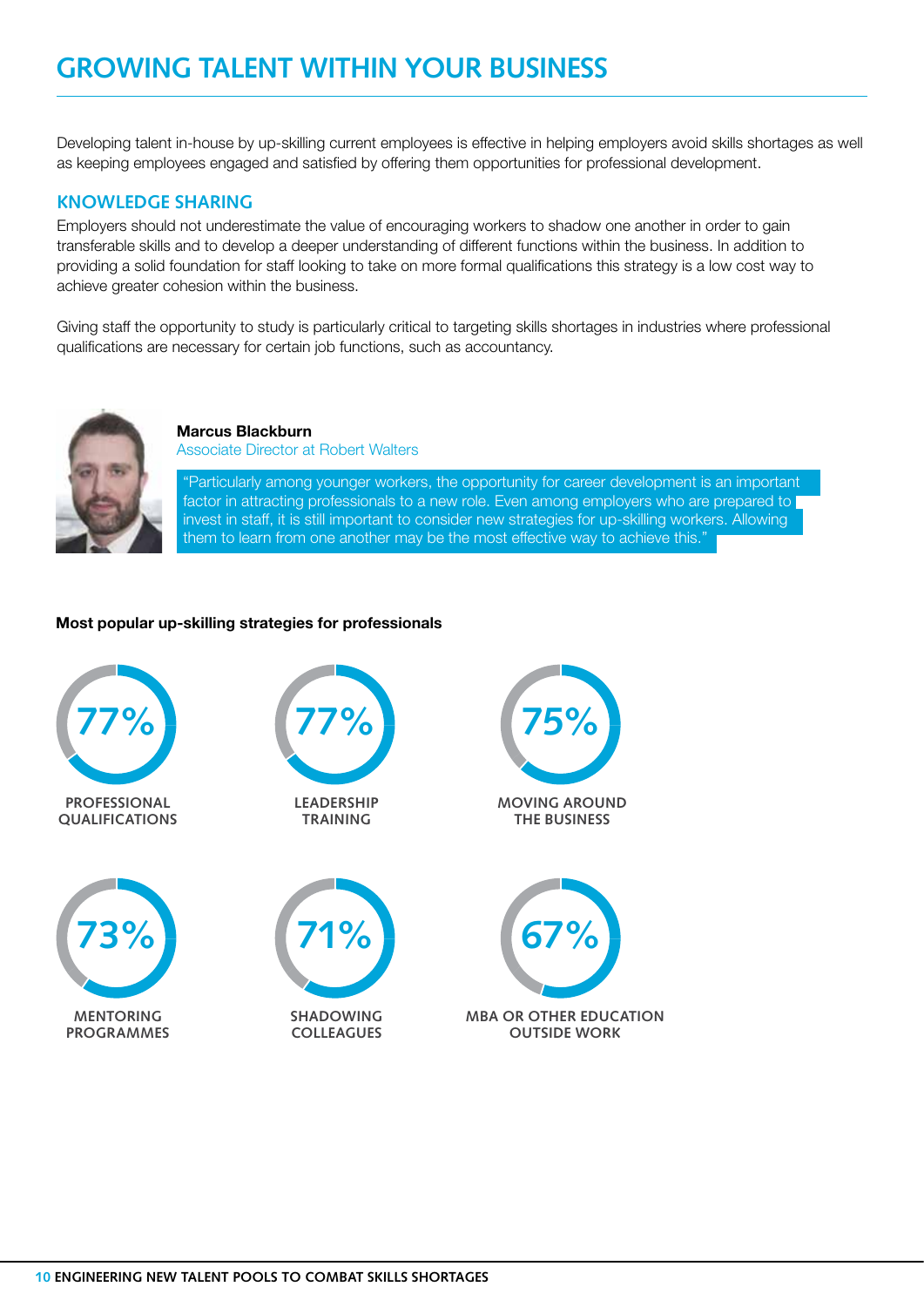

of professionals have taken a career break and later returned to the **workforce** 

# **89%**

of professionals would consider changing careers for the right opportunity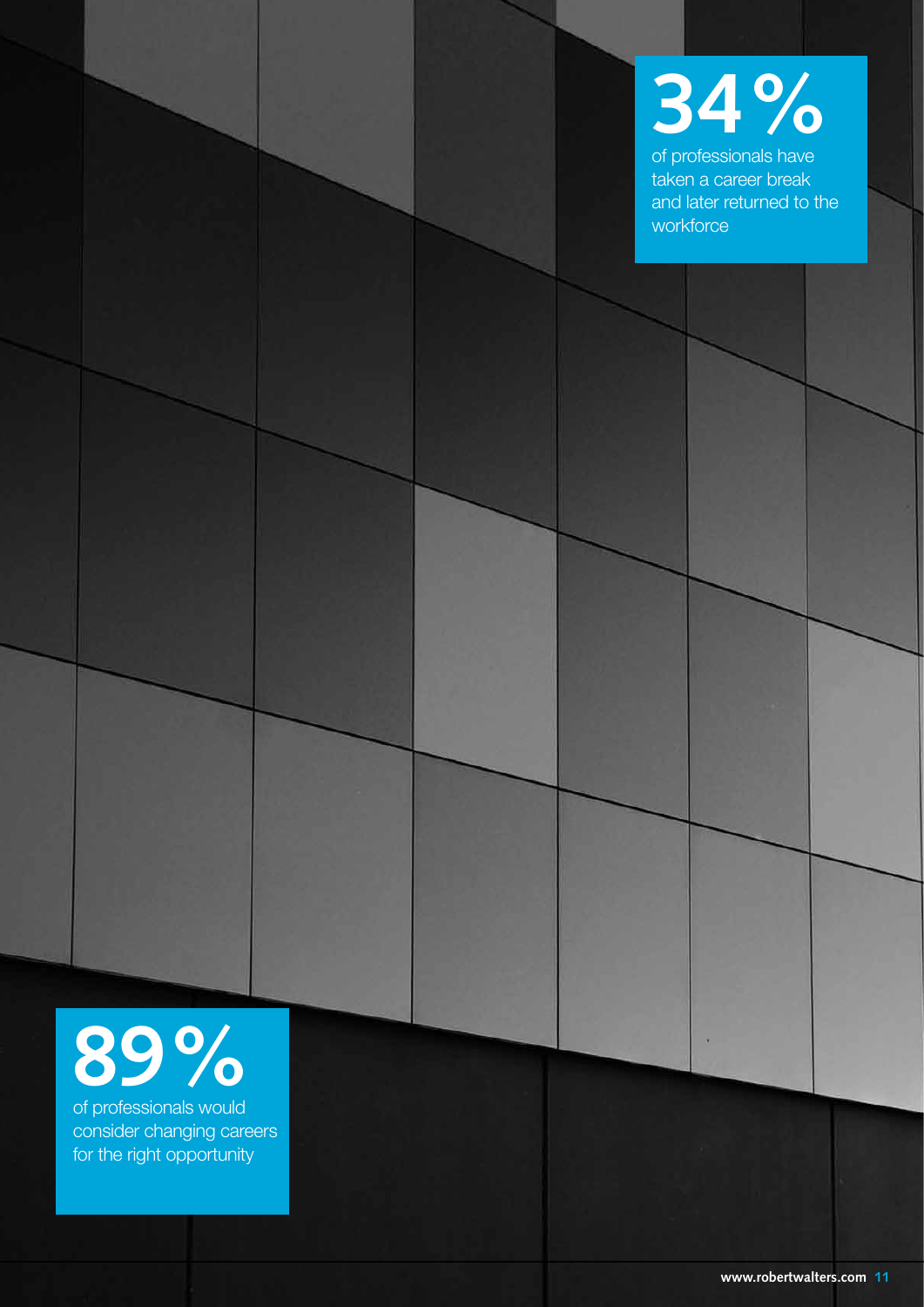

# **27%**

of professionals rate video content about working for a company as important when considering a new role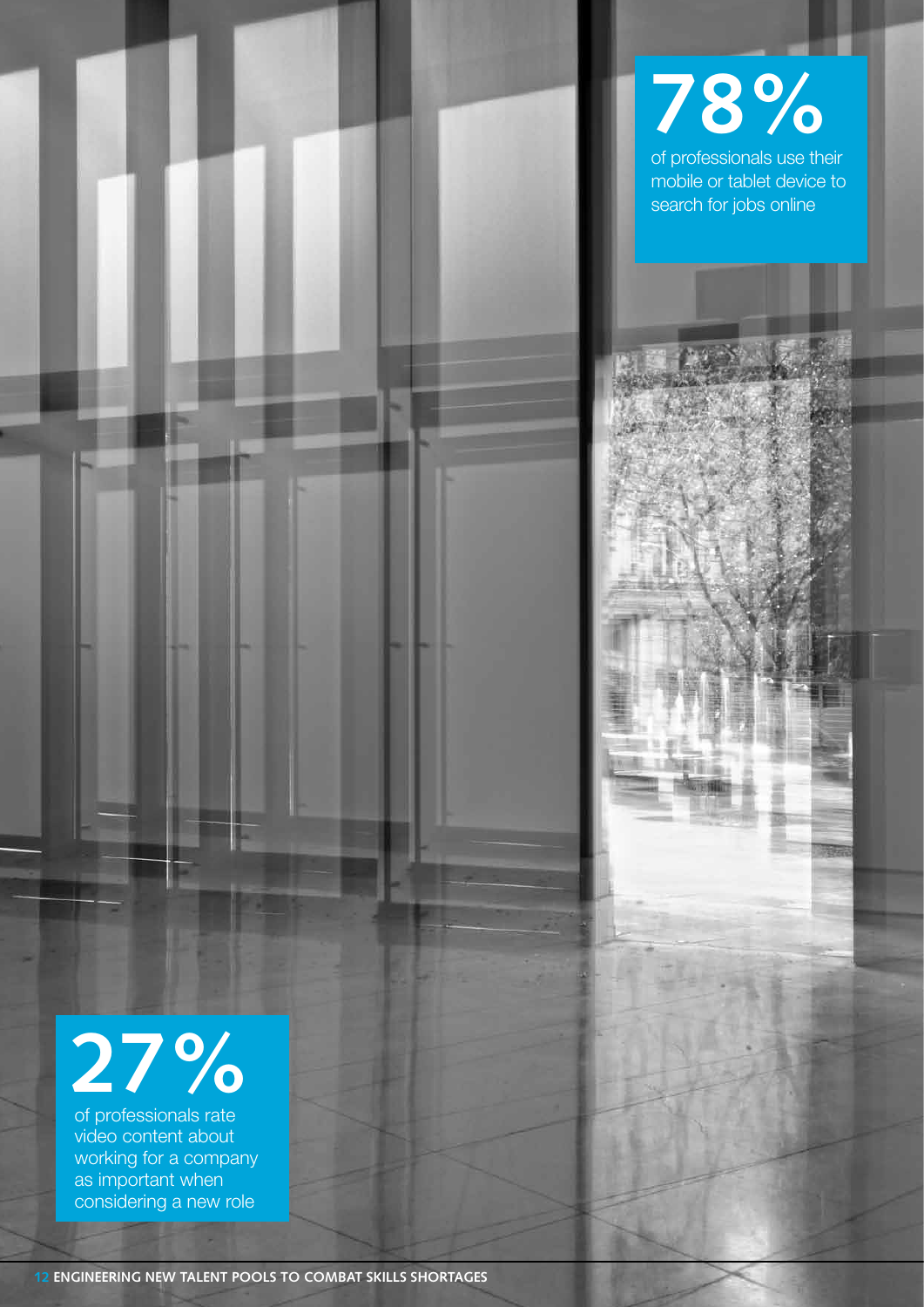# **DEVELOPING A PASSIVE TALENT POOL**

In the past, only professionals who were actively looking for a new job were considered a part of the available 'talent pool'. Now, 94% of professionals would be open to being approached about a role even if they weren't actively looking for a new job, providing they were approached in the right way. Despite this two thirds of employers do not have a plan in place to reach this potential talent pool.

## **REACHING PASSIVE JOBSEEKERS**

The channels that are effective in attracting active jobseekers (such as contact via email or social media) are ineffective for attracting passive candidates.

Instead, employers must focus on building long term relationships with potential employees, creating relevant and meaningful engagement and building a positive employer brand and reputation.

Passive candidates value direct and personalised communication that makes it clear that their skills and experience are particularly valuable.

## **REPUTATION IS KEY**

Our research reveals that 53% of professionals would be influenced by online employee reviews when taking a new job and 63% of professionals want to find out more about potential employers on social media.

The rise of employee review sites and the increase in professionals using social media channels to find out about the culture, values and reputation of an employer shows that employers must focus on developing a positive employer brand reputation if they are to build a passive talent pool.



## **Sam Walters**

#### Associate Director at Robert Walters

"Public perception of how a company treats its employees plays a huge role in encouraging or deterring potential candidates from applying. Promoting your brand through a range of channels can serve to establish your reputation among professionals ( as a highly desirable employer to work for."

#### **Passive jobseekers**

We asked professionals how open they would be to being contacted with a job offer even if not actively looking for a job

+94% would be open to a referral from a friend **REFERRAL**

+93% **CULTURE** 

would welcome an opportunity with a company known for its positive culture

+91% would be happy to be **RECRUITER** 

contacted by a recruiter

----------------

 $\left[\frac{1}{2}\right]$ in $\left[\frac{1}{2}\right]$ **SOCIAL MEDIA** -37%

would not be open to a job offer via social media

 $-42%$ **EMAIL** 

did not want to be contacted about job opportunities via email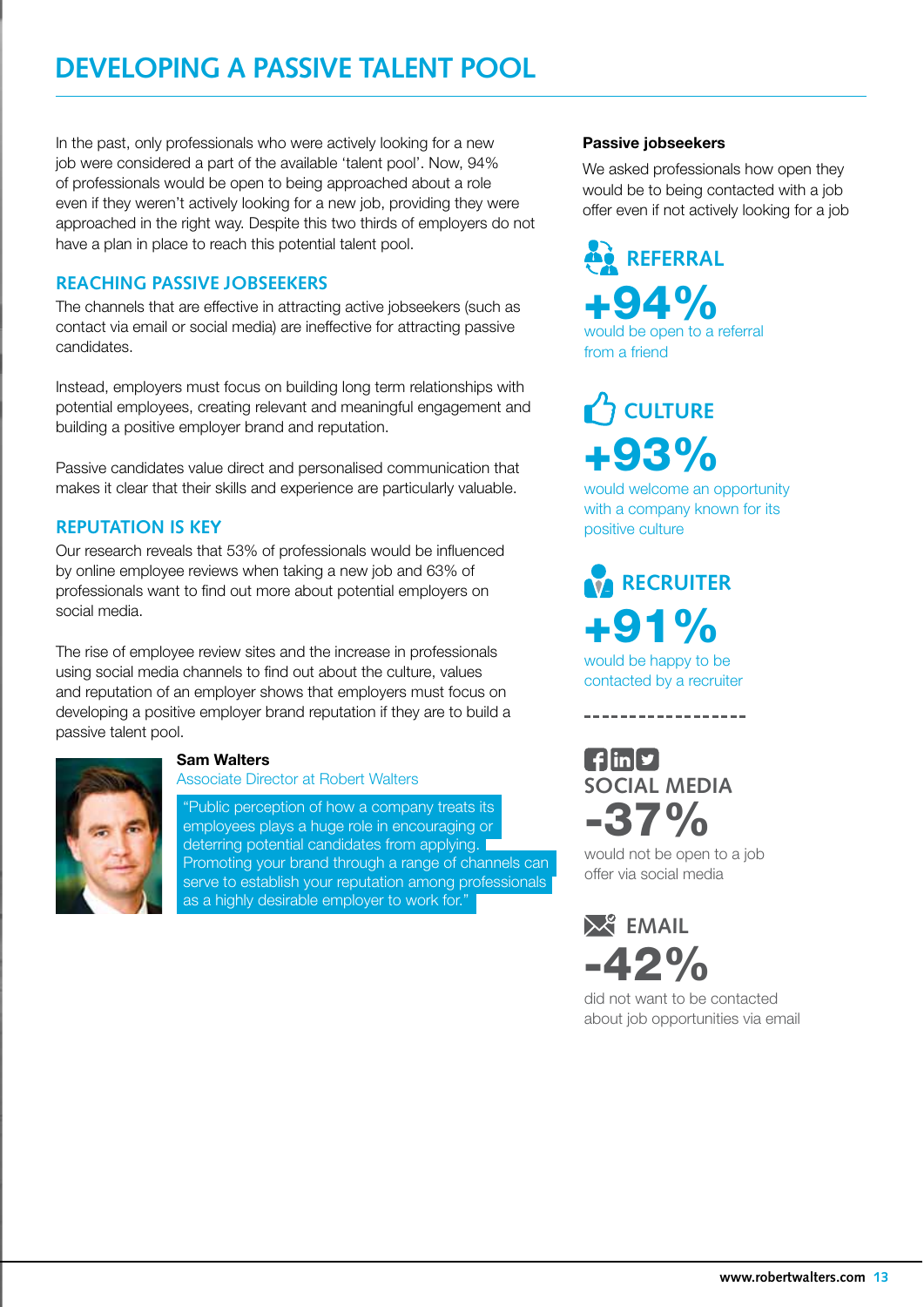# **BROADENING YOUR RECRUITMENT CRITERIA**

By being more flexible with the criteria of the professionals you are looking for and focusing on the necessary skills rather than specific experience, employers can plug skills gaps and develop a diverse team with an extensive range of backgrounds.

Expanding your recruitment strategy to include professionals from other disciplines will give you access to new talent pools. Professionals with a legal background can move effectively into compliance or audit functions, while less vocational roles which depend heavily on soft skills can be filled by professionals from a broad range of disciplines.

Jobseekers and employers broadly share the same expectations of what workers from alternative professional backgrounds can bring to a role. However, while 47% of employers regard technical skills as the most important quality a worker from another profession can bring, just 30% of professionals agreed.

#### **Biggest motivators among professionals to take a job in a new field**



**BIGGER BONUS/SALARY BETTER CAREER DEVELOPMENT IMPROVED WORK-LIFE BALANCE**





Employers may also need to consider what will motivate workers to change careers. Professionals list higher salary followed by improved work-life balance as the biggest motivators in encouraging them to change professions. However, few employers offer these as the primary benefits.



**Janine Blacksley** Associate Director at Robert Walters

"Hiring managers looking to attract professionals changing careers can identify the unique value they can offer compared to other employers. For professionals leaving typically high pay,

high stress professions, the offer of an improved work-life balance can outweigh a high salary."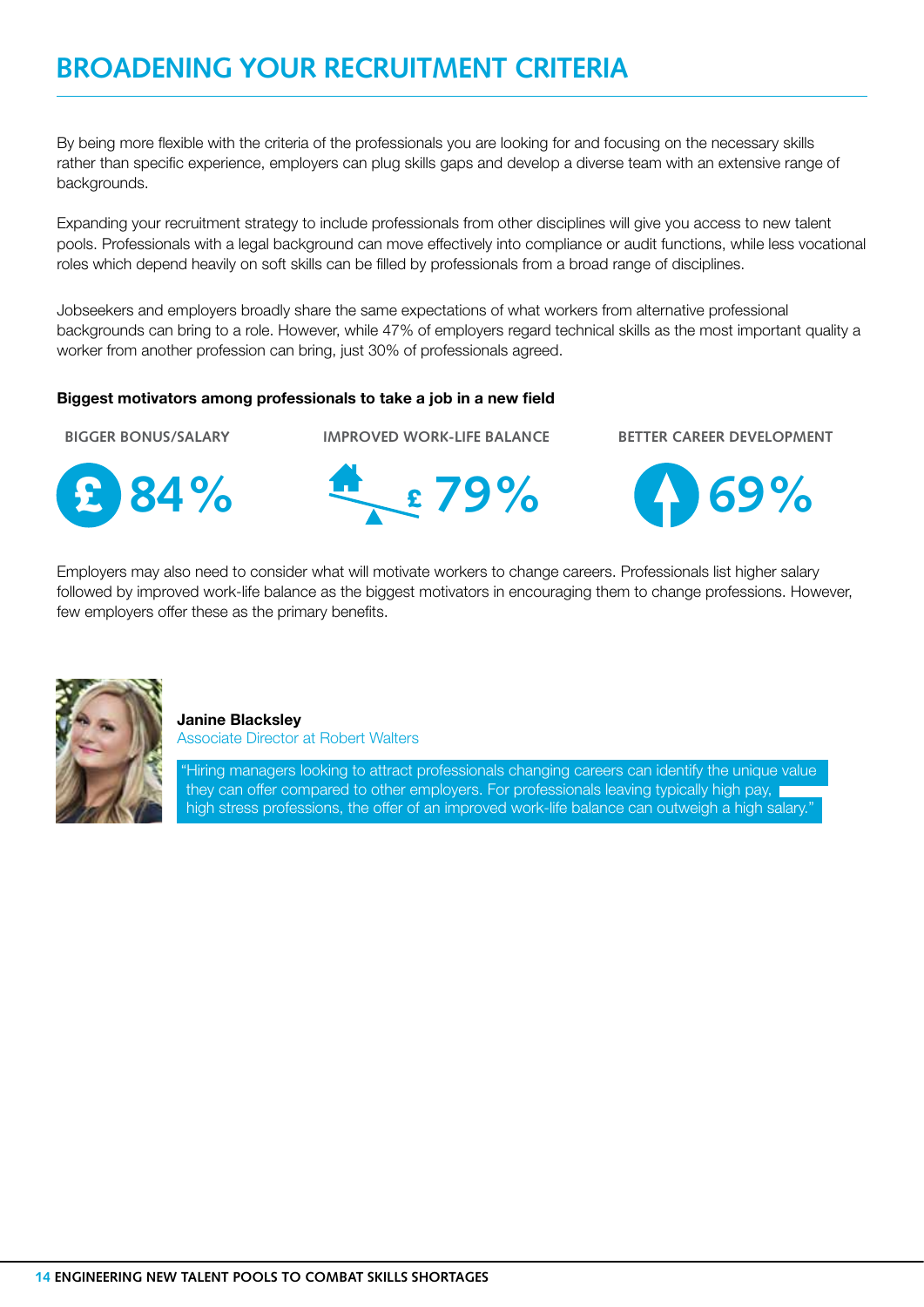# **NEW RECRUITMENT STRATEGIES**

The way workers shape their careers, engage with potential employers and make decisions about the roles they apply for are all changing. Technology, globalisation and evolving demographics are all driving this change.

## **IMPACT OF TECHNOLOGY**

It is now no longer enough to consider your online talent acquisition strategies (almost all our respondents used online channels to find information about employers and search for jobs) – employers must also consider mobile accessibility. Four out of five professionals said they use mobile devices in their job search.

Additionally, video content is becoming more important. 27% of professionals say

video content about working for the company plays an important role in their decision on whether to apply for a job, but only 10% of employers are producing video content for this audience.

## **EMPLOYEES AS AMBASSADORS**

Second only to searching online, jobseekers regard referrals from friends or colleagues as the most important channel when trying to find a new role.

79% of professionals say referrals from a friend are an important channel when searching for a new job, and 94% of professionals not looking for a new role would be open to a new opportunity if it came via a referral from a friend. Yet only 45% of employers use a referral scheme as part of their recruitment strategy.

"The way professionals engage with potential employers online is continuing to evolve, and

the role of mobile devices in recruitment is only likely to increase. In many cases, the first interaction with your brand a candidate will have will be through a smartphone or tablet, so ensuring that your online presence is optimised across all platforms and reflects your identity as an employer is vital."

Managing Director at Robert Walters

# **YOUR REPUTATION AS AN EMPLOYER**

**Chris Poole** 

Given that more than half of candidates describe testimony from people currently employed by the company as important when deciding whether to apply for a role, employers should take a proactive approach to incorporating testimony from their current staff into their recruitment strategy.

> **Sally Martin**  Director at Robert Walters

"By responding to the needs of an evolving workforce, employers can set themselves apart from competitors to attract the best candidates. This means recognising the policies that are important to professionals and discarding those for which there is less demand."





find employee reviews important when deciding whether to apply for a role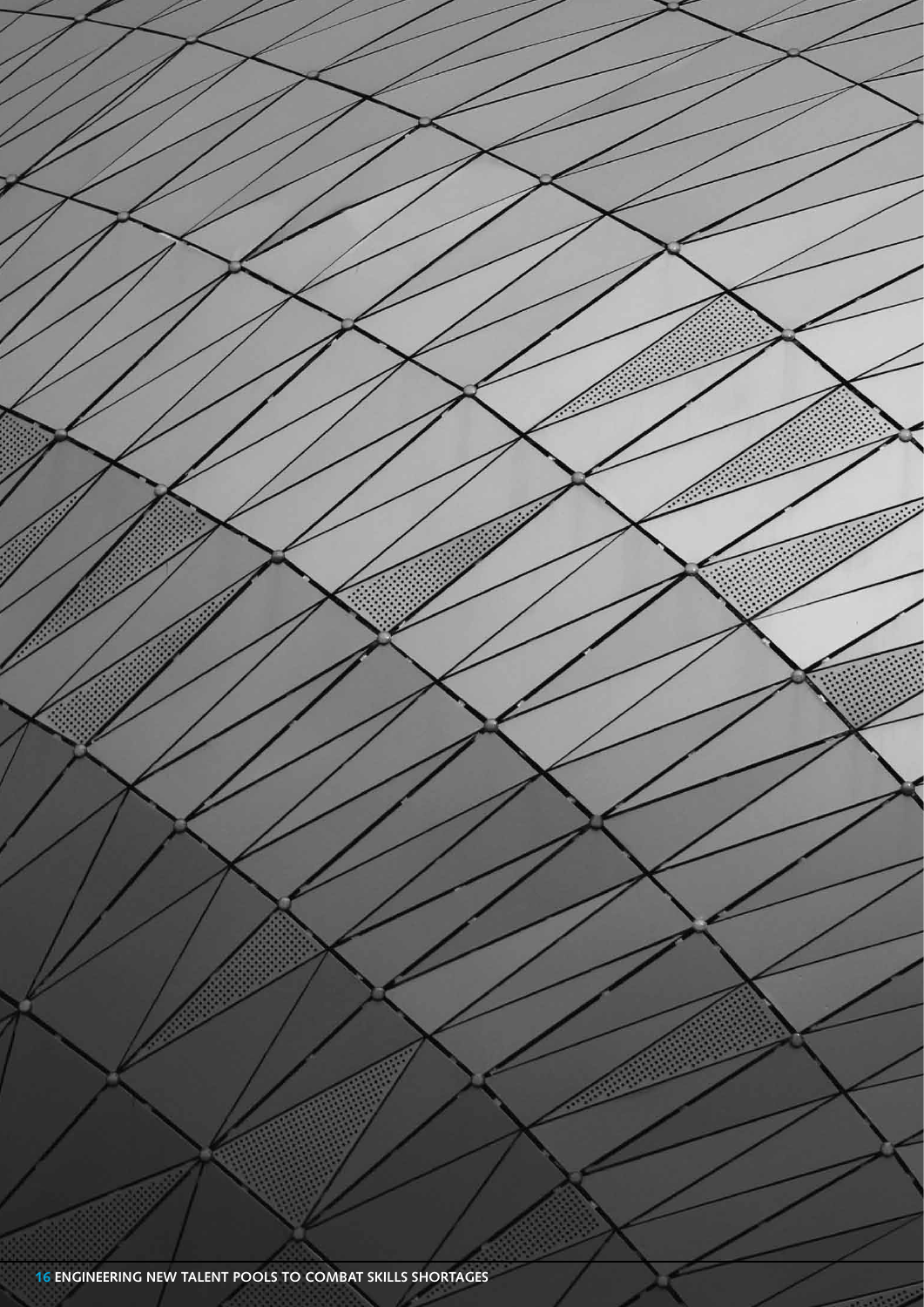# **ENGINEERING NEW TALENT POOLS TO COMBAT SKILLS SHORTAGES KEY FINDINGS**

## **THE NEED FOR BROADER TALENT POOLS**

While entry level hiring is increasing after a sharp decline during the recession, it will still be several years before employers can expect the skills shortage to show signs of abating. With 72% of employers impacted by skills shortages the need for innovative recruitment strategies is evident.

## **CREATE A TALENT STREAM**

Internships and graduate schemes can help employers to secure a steady stream of talent by building relationships with professionals early in their careers. Millennial professionals whose career progress was delayed by the recession may be open to internships or graduate schemes as a way to enter their desired field. Manage the expectations of any candidates for these schemes to ensure that they know what opportunities they could lead to.

### **INTERNATIONAL TALENT**

Big career changes such as better salary or improved promotion prospects are the basis for motivating staff to move internationally, but don't underestimate the importance of support policies when they are making a final decision. Practical assistance with immigration, language skills and minor administrative tasks can play a critical role in influencing a candidate's final decision regarding a move abroad.

### **ACCOMMODATING RETURNEES**

Professionals who have taken a career break will often have accumulated valuable new skills during their time away in addition to their existing professional experience. By being willing to accommodate flexible working strategies you can set yourself apart from other employers to secure them. Just as important is to note what doesn't work – part-time hours and job-share programmes are rarely sought after by professionals in this position.

## **SHARE SKILLS WITHIN THE BUSINESS**

Given the low cost and high enthusiasm on the part of staff, encouraging shadowing schemes is an effective means to up-skill employees.This strategy can also help provide staff with a foundation for later formal qualifications and help employers identify staff with high aptitude for developing new skills.

## **BUILD YOUR EMPLOYER BRAND**

It has never been easier for candidates to find out about working for your business, nor has it ever had as big an impact on their decision to accept a job. Make sure you are proactive in building your employee value proposition and communicating this internally and externally. This means making the most of digital media and your current staff as ambassadors for your brand.

## **BROADEN RECRUITMENT CRITERIA**

Identifying the skills necessary for particular roles rather than searching for a candidate with similar experience will allow employers to develop a workforce with a broad range of backgrounds. This in turn can encourage innovation within the business and help develop new opportunities. By identifying the priorities of the professionals you wish to target you can customise the way you promote your brand to appeal to them most effectively.

## **CHANGING CANDIDATE BEHAVIOUR**

Our research shows that even if they are not actively searching, professionals are happy to be considered for a new job, but value personalised contact above social media or email communication. Employers must recognise that every professional is a potential passive candidate and develop a strategy accordingly, or risk missing out on a huge source of talent.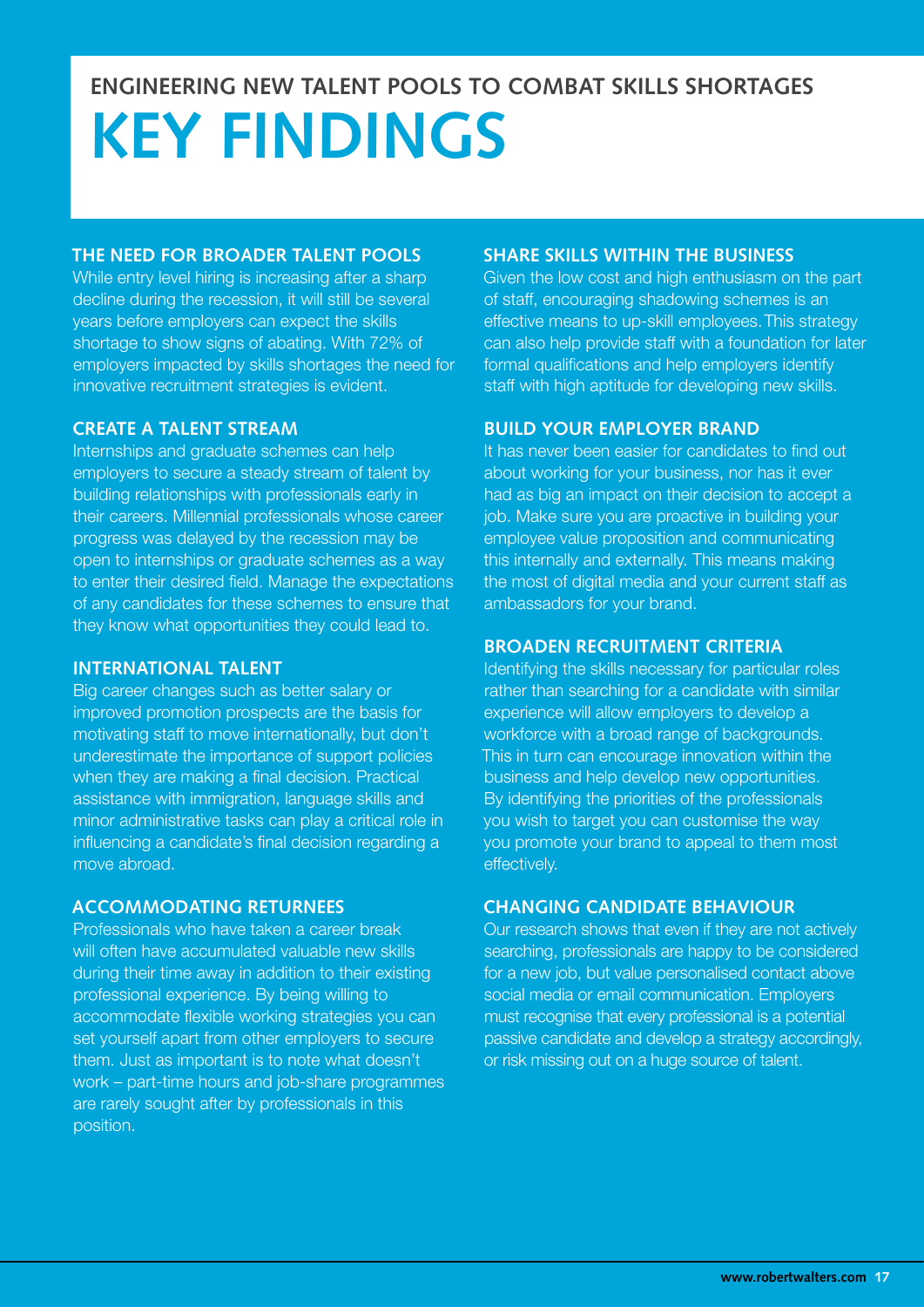# **ABOUT THE ROBERT WALTERS INSIGHT SERIES**

This whitepaper is the seventh in the Robert Walters Insight Series. The Insight Series is a range of thoughtleading whitepapers aimed at assisting employers in their recruitment strategies and helping them address key talent management issues. To register your interest in future topics, please email contact@robertwalters.com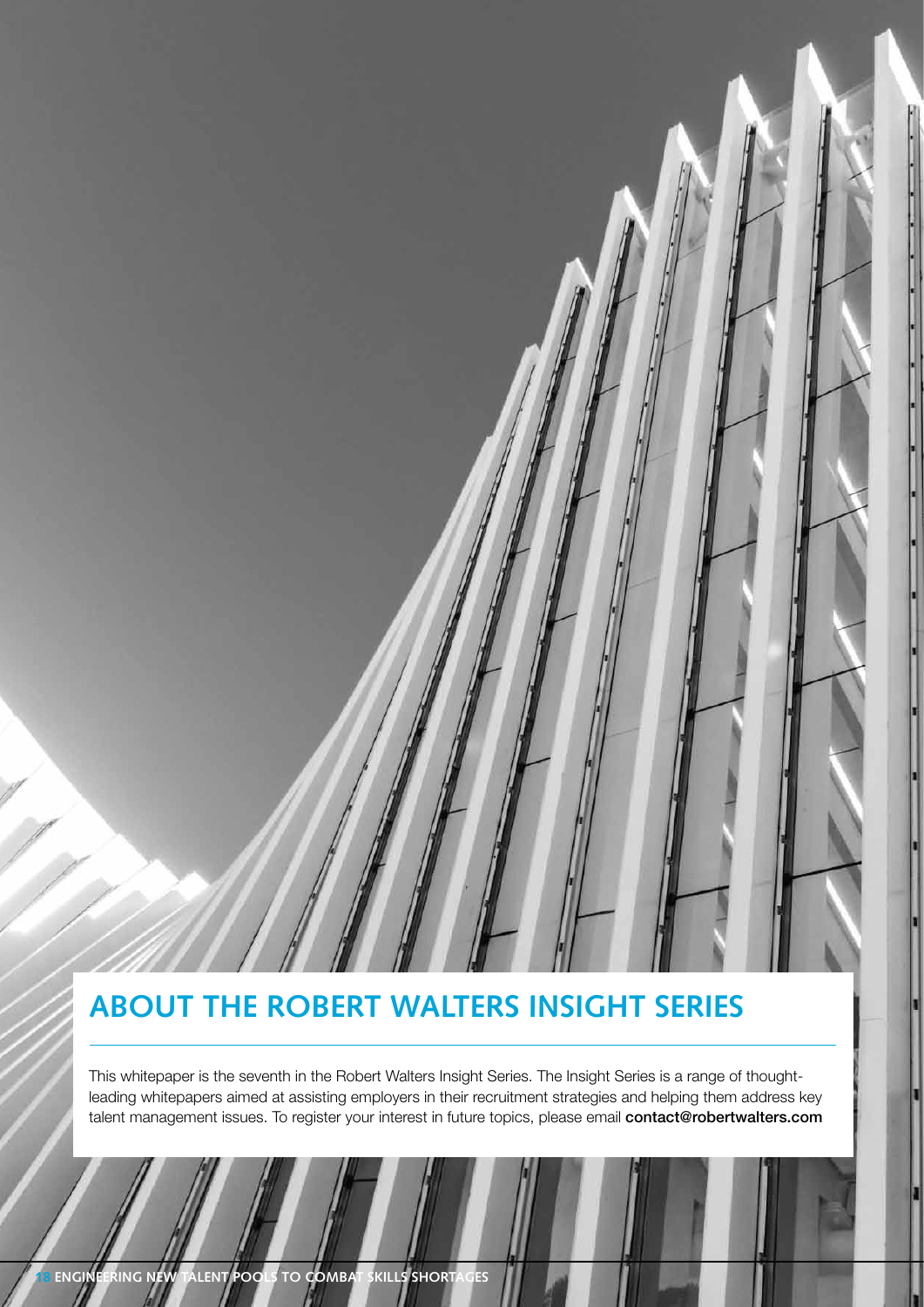# **CONTACT US**

To discuss this whitepaper, request other titles in the Insight Series or talk about your recruitment needs in more detail, please contact your Robert Walters recruitment consultant, email us at **contact@robertwalters.com** or get in touch with one of our offices below:

#### **London**

11 Slingsby Place St Martin's Courtyard London WC2E 9AB T +44 (0)20 7379 3333

#### **Birmingham**

9th Floor 11 Brindley Place Birmingham B1 2LP T +44 (0)121 281 5000

#### **Manchester**

9th Floor 3 Hardman Street **Manchester** M3 3HF T +44 (0)161 214 7400

#### **Guildford**

1 Bishops Wharf Walnut Tree Close **Guildford** GU1 4UP T +44 (0)1483 510 400

#### **Milton Keynes** Altius House North Fourth Street Milton Keynes MK9 1NE T +44 (0)1908 04 4000

#### St Albans

Fountain Court 2 Victoria Square St Albans AL1 3TF T +44 (0)1727 617 500

#### **South Africa**

19th Floor World Trade Center Johannesburg Cnr West Road South and Lower Road Morningside, Sandton Johannesburg 2196 South Africa T +27 (0)11 881 2400

#### **Middle East**

Tower 2, Floor 33 Al Fattan Currency House Dubai International Financial Centre DIFC Dubai P.O. Box 506851 **UAE** T +971 4 8180 100